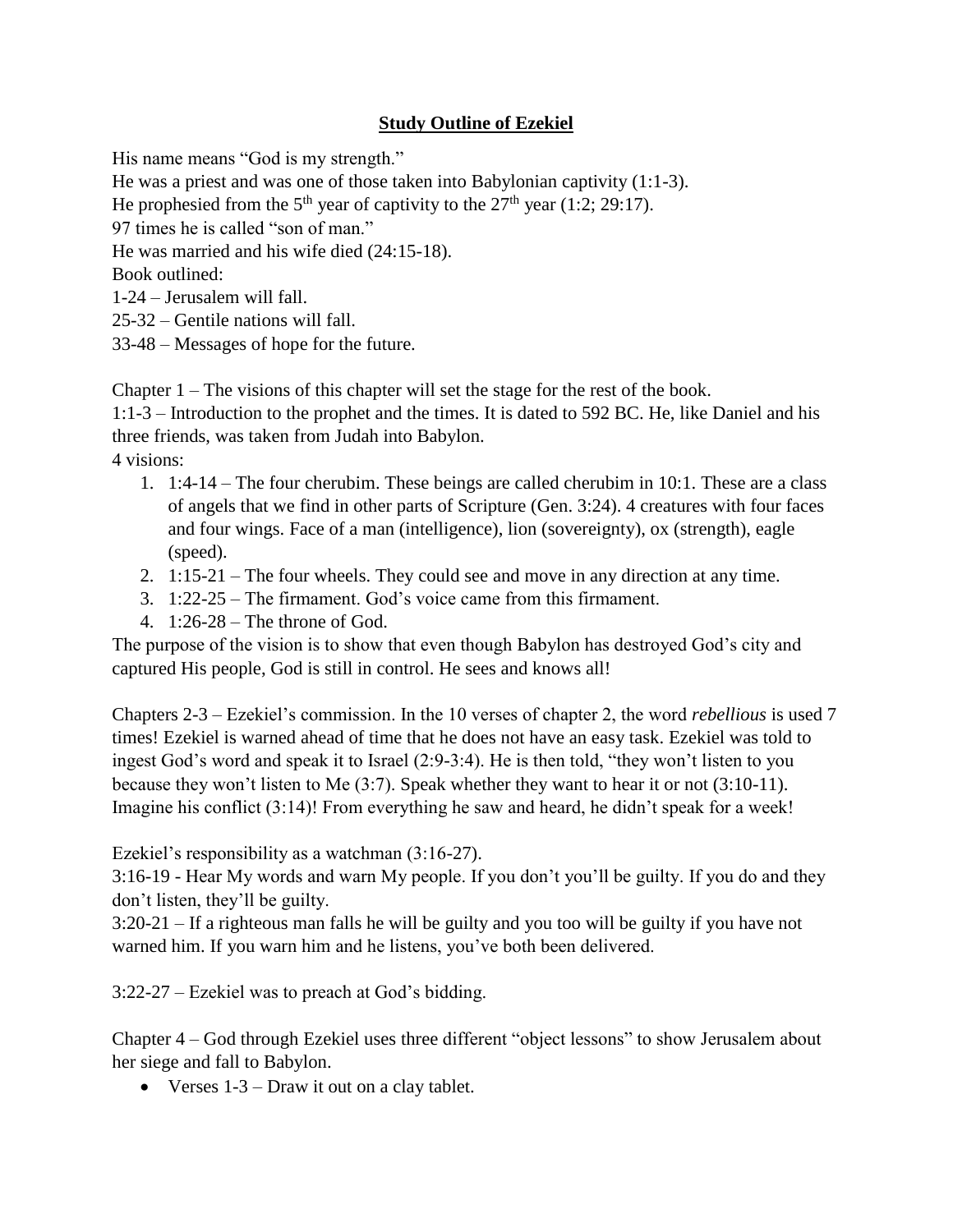- Verses 4-8 The sign of lying on his side. On the left side for 390 days and on his right for 40 days. Each day represented one year (v. 5-6). 430 years of captivity. He was probably referring to Israel's captivity in Egypt as a sign that another captivity was coming.
- Verses 9-17 He was to bake bread and eat about 8 oz a day and drink about a quart of water a day to show them the difficulty of their coming siege. He was to use animal waste for the fire.

Chapter 5 – A fourth object lesson on the destruction of Jerusalem.

- Verses 1-4 Ezekiel instructed to shave his head and beard and use parts of them to illustrate what would happen to Jerusalem.
- Verses 5-17 explain why this would happen. Notice the specificity of verse 6!
- While Babylon was the instrument, it was really God Himself who was against Jerusalem  $(v, 8)$ .

Chapter 6 – Ezekiel is in Babylon, but is instructed to look toward the "mountains of Israel" as he prophesied.

- Verses 1-7 She was destroyed because of her idolatry.
- Verses 8-10 A remnant would be spared.
- Verses  $11-14 God's$  hand was against them.

Chapter 7 – The end is near!

- Verses 1-9 The end is near. Pay attention to the words that are used to describe Israel's behavior and God's reaction.
- Verses 10-18 Israel's wickedness had blossomed and was ready for judgment.
- Verses 19-22 Israel's valuables cannot buy deliverance.
- Verses 23-27 Destruction is coming!

Chapter 8 – Ezekiel is shown visions of the desecration of God's temple through idolatry.

- $\bullet$  8:1-4 Ezekiel has a vision from God. We need to remember the nature of this document. Ezekiel is in Babylon, not Jerusalem.
- 8:5-16 Ezekiel is shown different abominations that were being committed by the Jews.
	- $\circ$  8:5-6 The image of jealousy.
	- $\circ$  8:7-12 The elders of Israel were worshiping animals (v. 10). Jaazaniah the son of Shaphan is singled out. Shaphan was the scribe who found "the book of the Law" when Josiah was restoring the temple  $(2 \text{ Kg. } 22)$ .
	- o 8:13-14 Women of Israel weeping for Tammuz, the Sumerian god of fertility.
	- $\circ$  8:15-16 25 men worshiping the sun.
- $\bullet$  8:17-18 God's reaction to the abominations (Deut. 28:52-57).

Chapter  $9 - A$  vision of the destruction of the wicked by God.

6 men with weapons (battle-ax – NKJ) are sent into Jerusalem to destroy the wicked.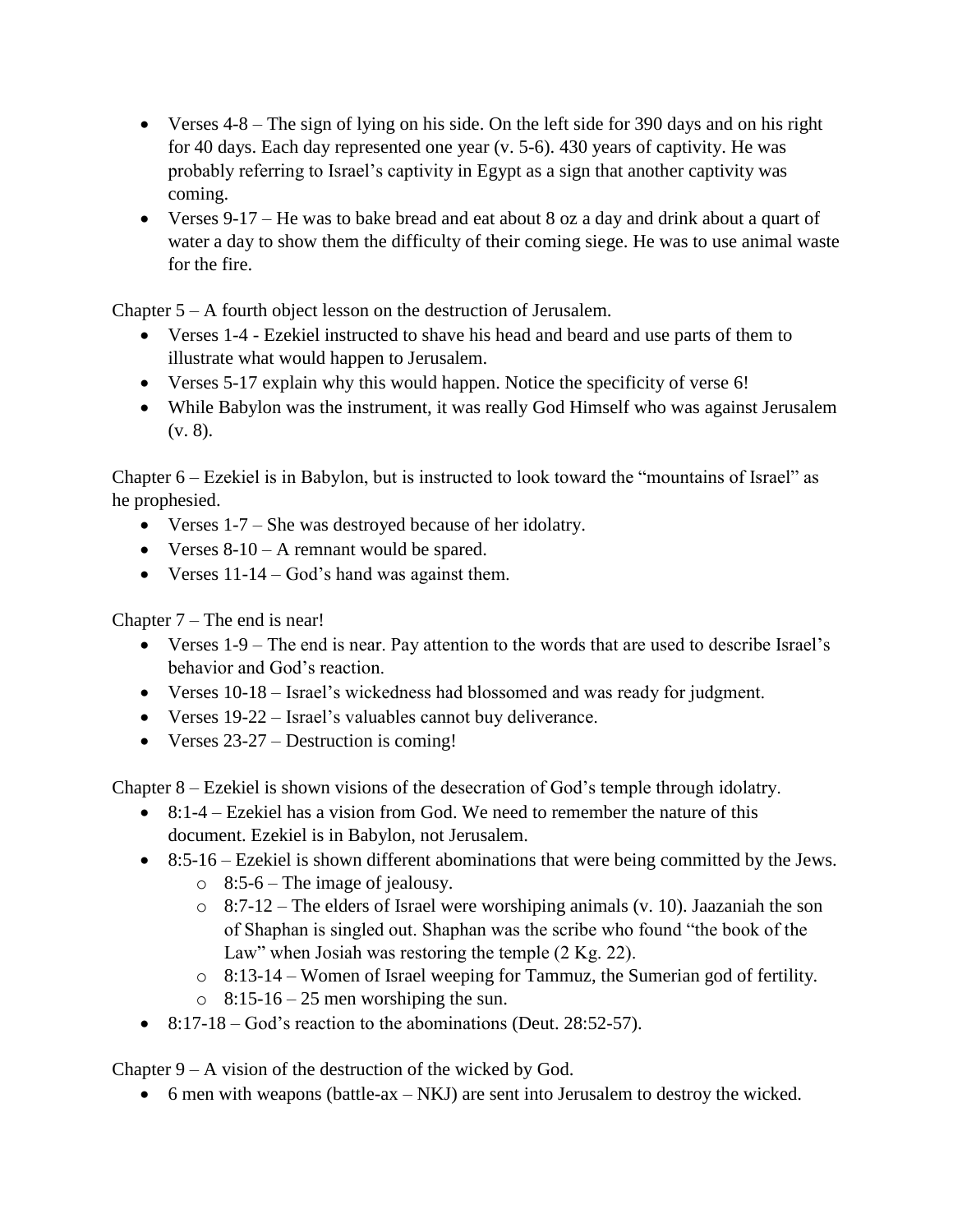- 1 man, a scribe, was sent to mark those who were crying because of the abominations that had been done (v. 3-4).
- $\bullet$  2 Timothy 2:19
- Ezekiel's response v. 8.
- God's thoughts vs man's thoughts v.  $9-10$ .

Chapter 10 – Jerusalem is burned and the glory of God departs the temple.

- $\bullet$  10:1-8 Coals are taken from the cherubim and spread them over Jerusalem. God's glory appeared in the court of the temple.
- 1 Kings  $8:10-13$
- $\bullet$  10:9-22 God's glory departed from the temple.

Chapter 11 – Judgment and restoration.

- $\bullet$  11:1-13 25 of the men that Ezekiel saw in his vision (8:9-12) are told they will be destroyed because of their wickedness. Verse 12.
- 11:14-25 God would be a "little sanctuary" to those who would be exiled from Jerusalem (v. 16).
- Those in the sanctuary would be given a new heart and spirit (v. 18-20).
- God's glory departed Jerusalem (v. 23).

Chapter 12 – Ezekiel is used as a sign for Israel.

- $\bullet$  12:1-16 He was told to pack his things, dig through the city wall, and act as if he were leaving. The end of verse 3 reveals the reason.
- 12:17-28 God's judgment will not be postponed. Verse 22 shows that they believed what they wanted even when Ezekiel and others had been teaching something different.

Chapter 13 – Ezekiel instructed to speak against the false prophets.

- 13:1-7 Prophets existed then (and now) whom God did not send.
- 13:8-16 They had "seduced" Israel with falsehood and they are compared to a wall built that had no internal strength.
- $\bullet$  13:17-23 Female false prophets were prophesying "out of their own hearts. They are pictured as hunting for souls to deceive. 2 Peter 2:1-3.

Chapter 14 – Israel had set up idols in her heart.

- $\bullet$  14:1-11 The leaders of the land had set up these idols in their hearts. Verses 6-8 are the call to repentance.
- 14:12-23 Persistent sin of a nation can lead to nothing but punishment.

Chapter 15 – God's vine, Israel will be burned up.

- Isaiah used this same language about God's people  $-$  Isaiah 5:1-7.
- The key is that they had persisted in sin (v. 8).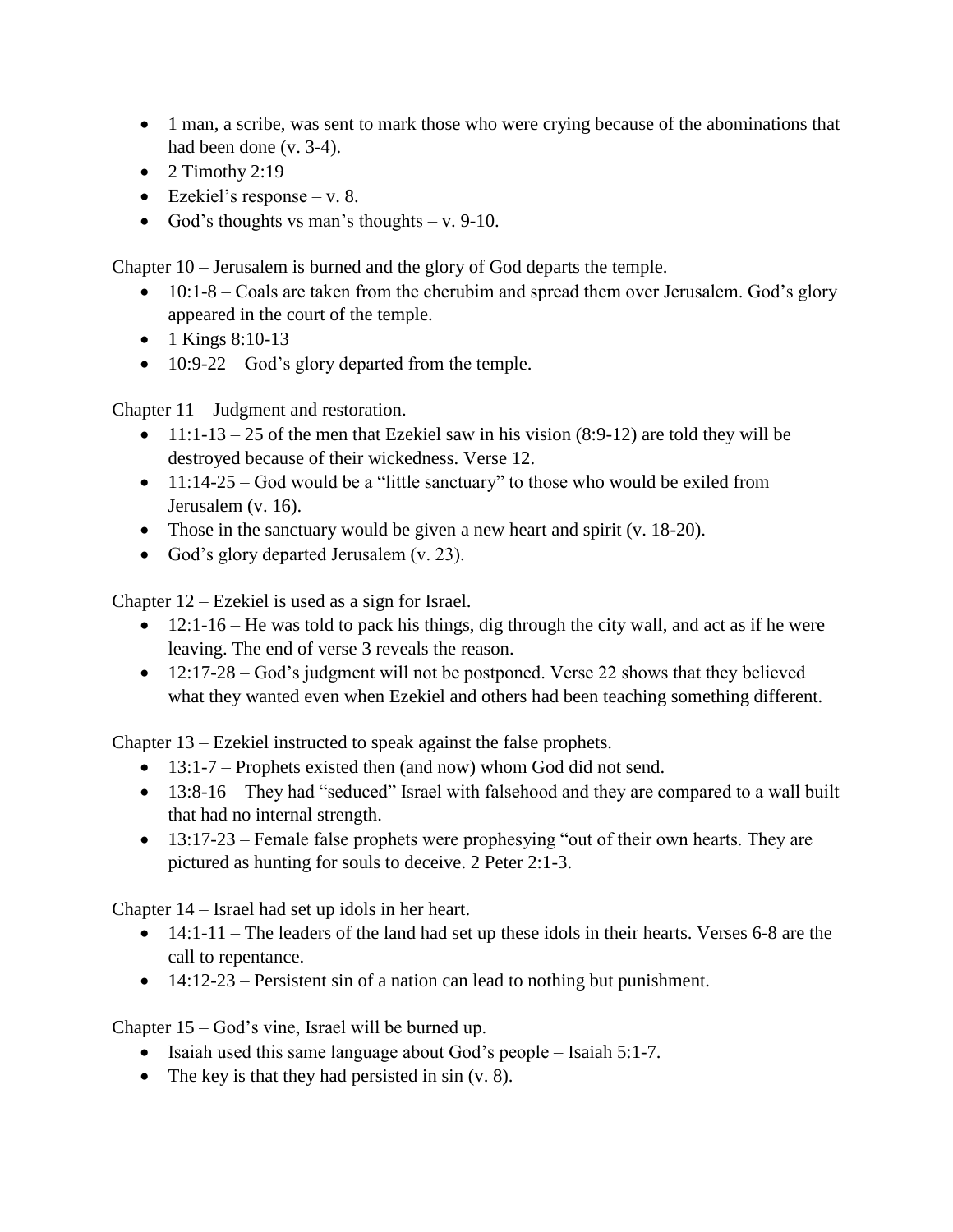Chapter 16 – God's care for Israel and her unfaithfulness.

- 16:1-14 How God "found" Israel and how He cared for her. As a nation, the Jewish people started out small and was not based on size or power (Deut. 7:7). He provided everything for her to grow and succeed.
- 16:15-34 Israel's response to God's goodness. Notice in verses 15-17 the emphasis is on "thy."
- 16:35-43 Those on whom Israel had depended for protection would turn on them. Israel had fretted (KJV) or agitated (NKJ) God through her unfaithfulness.
- 16:44-59 Jerusalem, the capital of Judah, had become worse than Israel and Sodom! God determines what's right and wrong (v. 50).
- $\bullet$  16:60-63 In the future, an everlasting covenant would be established. God had already established the "old covenant" in the days of Moses. Atonement today is provided through Christ, not animal sacrifice.

Chapter 17 – A parable for the house of Israel.

- $\bullet$  17:1-10 The parable about Babylonian captivity.
- 17:11-21 The explanation. The great eagle  $(v, 3)$  is Nebuchadnezzar  $(v, 12)$  who took "the highest branch (v. 3) which represents Jehoiachin (v. 12). The seed of the land (v. 5) represents Zedekiah (v. 13-14) whom Babylon placed as governor in Jerusalem. The other eagle (v. 7) represents Egypt who tried to exert her influence (v. 15; 2 Kgs. 24:17- 20). Zedekiah broke hos covenant with Nebuchadnezzar (2 Chr. 36:11-13) and God (Deut. 17:16).
- 17:22-24 A prophecy of a "goodly cedar." God's plant here is a reference to Jesus (Isa. 11:1-4). All flesh (Jew and Gentile) would be able to dwell in His branches.

Chapter 18 – Sins of the fathers and sons.

- 18:1-4 It was Israel's habit to blame her condition on her predecessors (Jer. 31:29-30). "The soul that sins shall die." Individual responsibility and accountability.
- $\bullet$  18:5-9 Do right and live.
- $\bullet$  18:10-13 If a just man has an evil son, the son shall die.
- $\bullet$  18:14-18 A good son with a wicked father.
- $\bullet$  18:19-24 How God holds mankind accountable.
- 18:25-32 Israel complained about God's "unfairness" toward them when they should have repented.

Chapter 19 – A lamentation about Jehoahaz and Jehoiachin.

- Verses  $3-4-2$  Kings  $23:31-33$ .
- Verses  $5-9 2$  Kings  $24:8-12$ .
- Verses 10-14 Judah compared to a vine that started out strong and healthy, but went bad.

Chapter 20 – God refuses to answer the elders of Israel.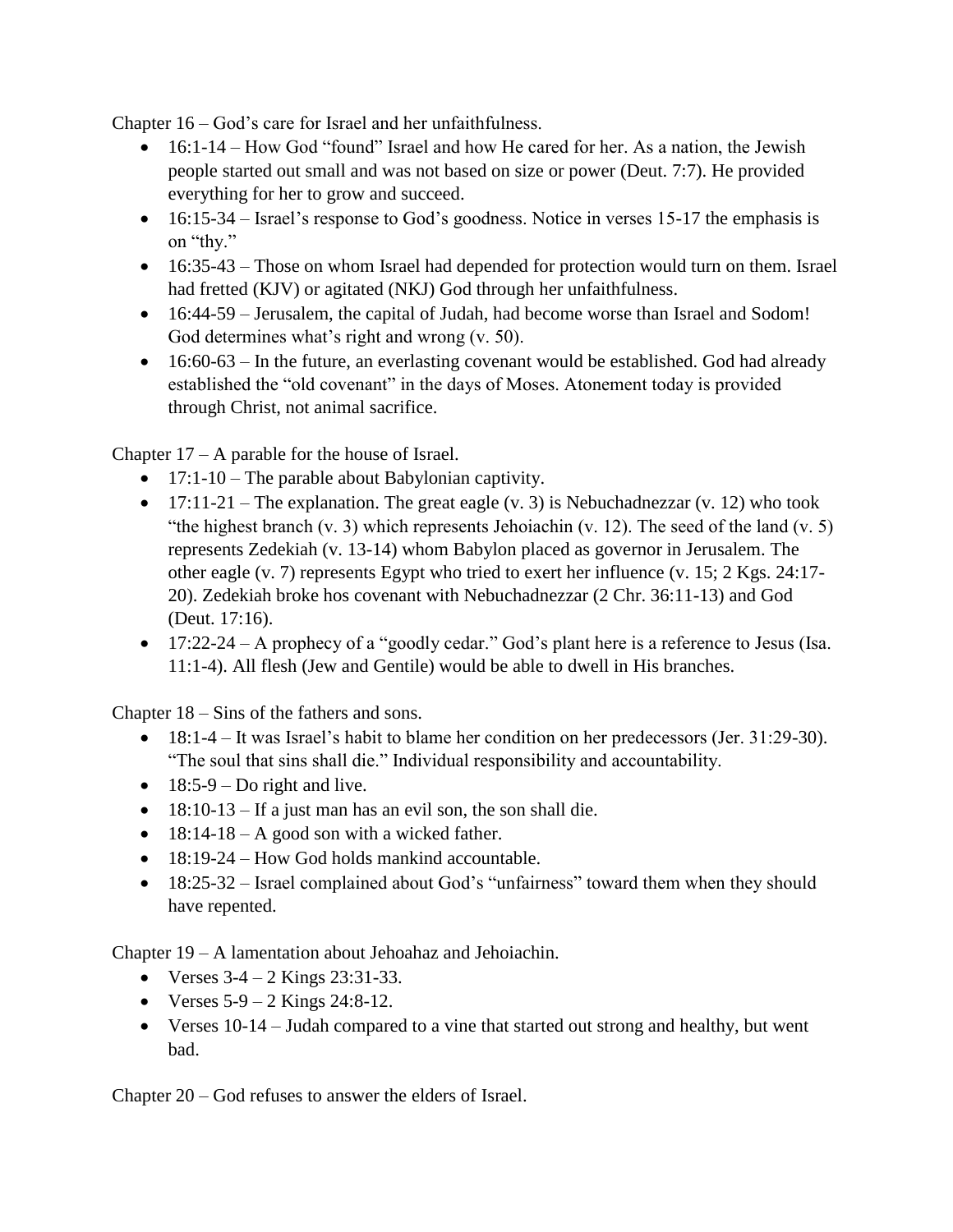- 20:1-9 God's refusal (v. 1-4) and the reason (v. 5-9).
- 20:10-26 Throughout her history God had delivered her from enemies and gave them His laws (v. 10-13). While they rejected Him he did not completely wipe them out because of His name's sake during the exodus (v. 14, 22).
- 20:27-32 They continued to blaspheme God when they got to Canaan.
- 20:33-44 A future of hope. "Pass under the rod" Leviticus 27:32. This is a reference to the remnant.
- 20:45-49 The South is a reference to Judah. She will be burned up!

Chapter 21 – Babylon, God's sword.

- $\bullet$  21:1-7 Babylon is the "sword of the Lord." God has, throughout history, used nations and people that are not always models to be imitated in order to accomplish His purposes.
- $\bullet$  21:8-17 The sword is sharpened and ready and Ezekiel is told to prophesy that this is the "fury" of the Lord.
- 21:18-24 Ezekiel is told to point the way for Nebuchadnezzar because of their iniquity.
- $21:25-27 A$  pronouncement against Zedekiah 2 Chronicles 36:11-14.
- 21:28-32 Ammon will be destroyed as well.

Chapter 22 – God reveals Israel's abominations.

- 22:1-16 Jerusalem, the bloody city, will be judged. Her sins are enumerated in verses 6- 12.
- $\bullet$  22:17-22 Jerusalem would go through the furnace of captivity like silver goes through the fire to purify it.
- 22:23-31 Conspiracy among the prophets and priests (v. 25-26). God had been looking for a man to "stand in the gap," but couldn't find one (v. 30).

Chapter 23 – The spiritual adultery of Samaria (Israel) and Jerusalem (Judah).

- 23:1-10 Samaria (northern Israel) and Jerusalem (southern Israel) are pictured as two sisters who were prostitutes. Aholah (v. 4) means "her own tablernacle" and shows that Northern Israel had established her own places of worship (1 Kgs. 12:25-33). Aholibah means, "my tabernacle is in her" and signifies Jerusalem, the location of the temple.
- 23:11-35 Jerusalem should have learned from the sins of Samaria. She did not and would, therefore, be judged by God through Babylon.
- 23:36-49 Both sisters are judged.

Chapter 24 – Jerusalem would be destroyed.

- $\bullet$  24:1-14 Jerusalem is pictured as a pot of boiling meat that had scum (rust) in it. God was going to build a great fire and consume her.
- 24:15-27 Ezekiel's wife would die and God would use that as a sign to Jerusalem (v. 17). This would be symbolic of the destruction of the temple (v. 21).

Chapter 25 – Proclamations against various groups.

- 25:1-7 Against Ammon. Descendants of Lot by his youngest daughter (Gen. 19:38).
- 25:8-11 Against Moab. Descendants of Lot by his oldest daughter (Gen. 19:37).
- 25:12-14 Against Edom. Descendants of Esau (Gen. 36:8).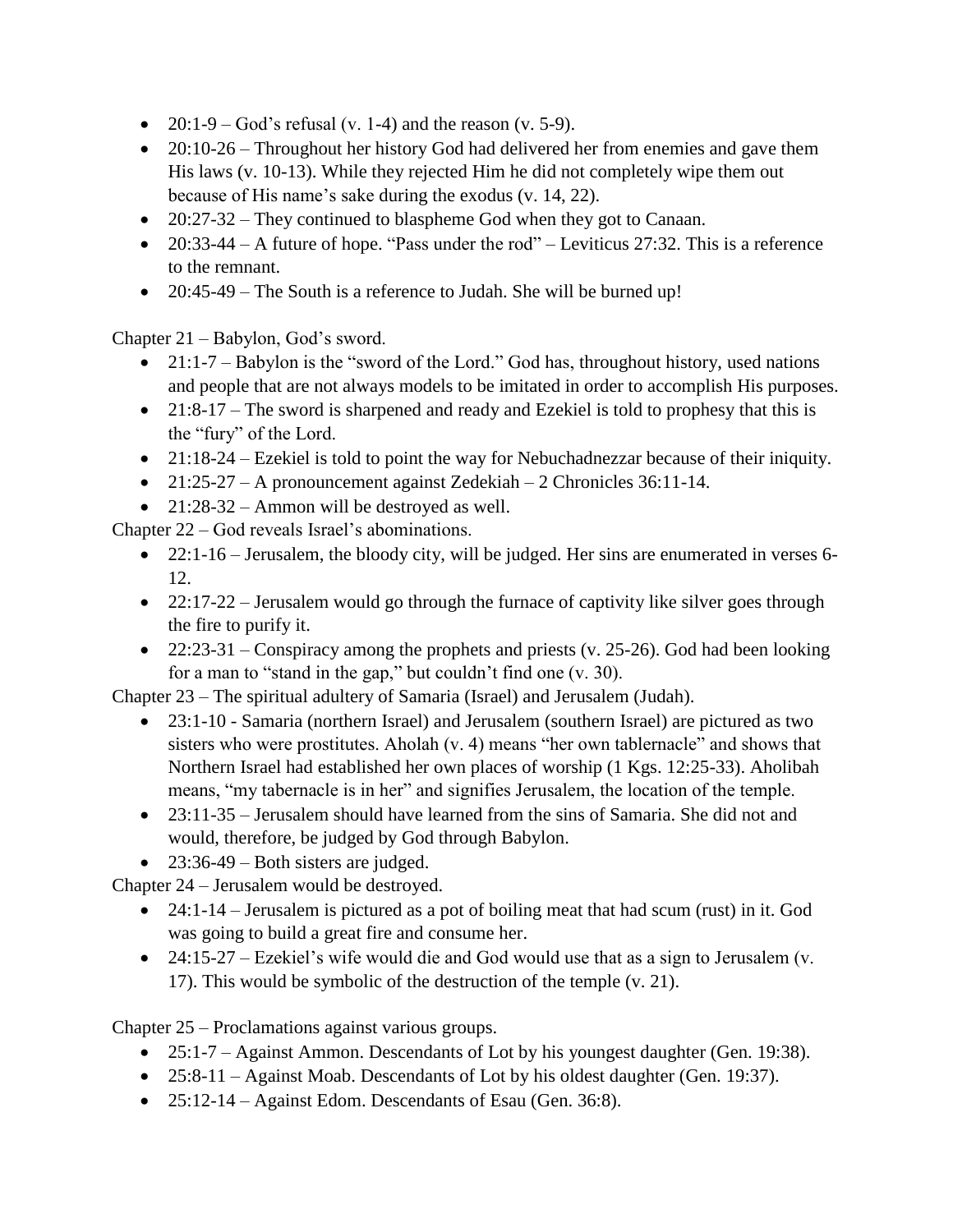• 25:15-17 – Against Philistia. Descendants of Noah by Ham (Gen. 10:1-14).

Chapter 26-28 – Proclamation against and lamentation over Tyre and Sidon. It was attacked by Nebuchadnezzar, but finally destroyed by Alexander the Great in 332 BC.

- Tyre was made up of a mainland and an island. Nebuchadnezzar conquered the mainland, but never the island. Alexander used the debris from the city to build a causeway to the island  $(200'$  wide,  $\frac{1}{2}$  mile long) and conquer it.
- 28:11-19 has been misused to teach of the origins of Satan. It could be compared to Adam's fall in the garden, but it is not speaking of Satan.

Chapters 29-32 – Proclamation against Egypt.

- A key phrase here is "they shall know that I am the Lord"  $(29:6, 16, 21; 30:8, 19, 25-26;$ 32:15).
- Also significant is 30:10.

Chapter 33 – Ezekiel as a watchman and the fairness of God's judgment.

- $\bullet$  33:1-5 The watchman is to watch and warn. The response of the people is not his responsibility.
- 33:6 If he watches and does not warn, he will be guilty of that and for the injury that comes to others.
- 33:7-16 The application to Ezekiel as a prophet of God.
- 33:17-20 Israel complains that God is not fair.
- 33:21-29 Sin led to their removal from the promised land.
- 33:30-33 "Come listen to my preacher."

Chapter 34 – The shepherds of Israel versus God as a shepherd.

- 34:1-10 The neglect of the shepherds and God's reaction.
- $\bullet$  34:11-22 God as a shepherd for His people.
- 34:23-31 "David" would become Israel's shepherd. David has been dead at this point for nearly 400 years! Hebrews 13:20.

Chapter 35 – Judgment against Edom.

- Mt. Seir is a reference to the Edomites (Deut. 2:4).
- This whole chapter is a pronouncement of judgment upon Edom because of her antagonistic relationship with Israel. In boasting against God's people they were boasting against God Himself (v. 13).

Chapter 36 – Blessings for Israel.

- $\bullet$  36:1-7 The nations that have punished Israel for her sins will also be punished for their sins. God is a "jealous" God (v. 5).
- 36:8-15 Israel would be restored. Accomplished under the Persian empire and Cyrus (Isa. 44:27-28).
- 36:16-20 Israel had polluted herself and God's name by their actions.
- 36:21-24 God's name would be sanctified among Israel and the Gentiles in the restoration to their land.
- 36:25-38 Israel will be repopulated and restored.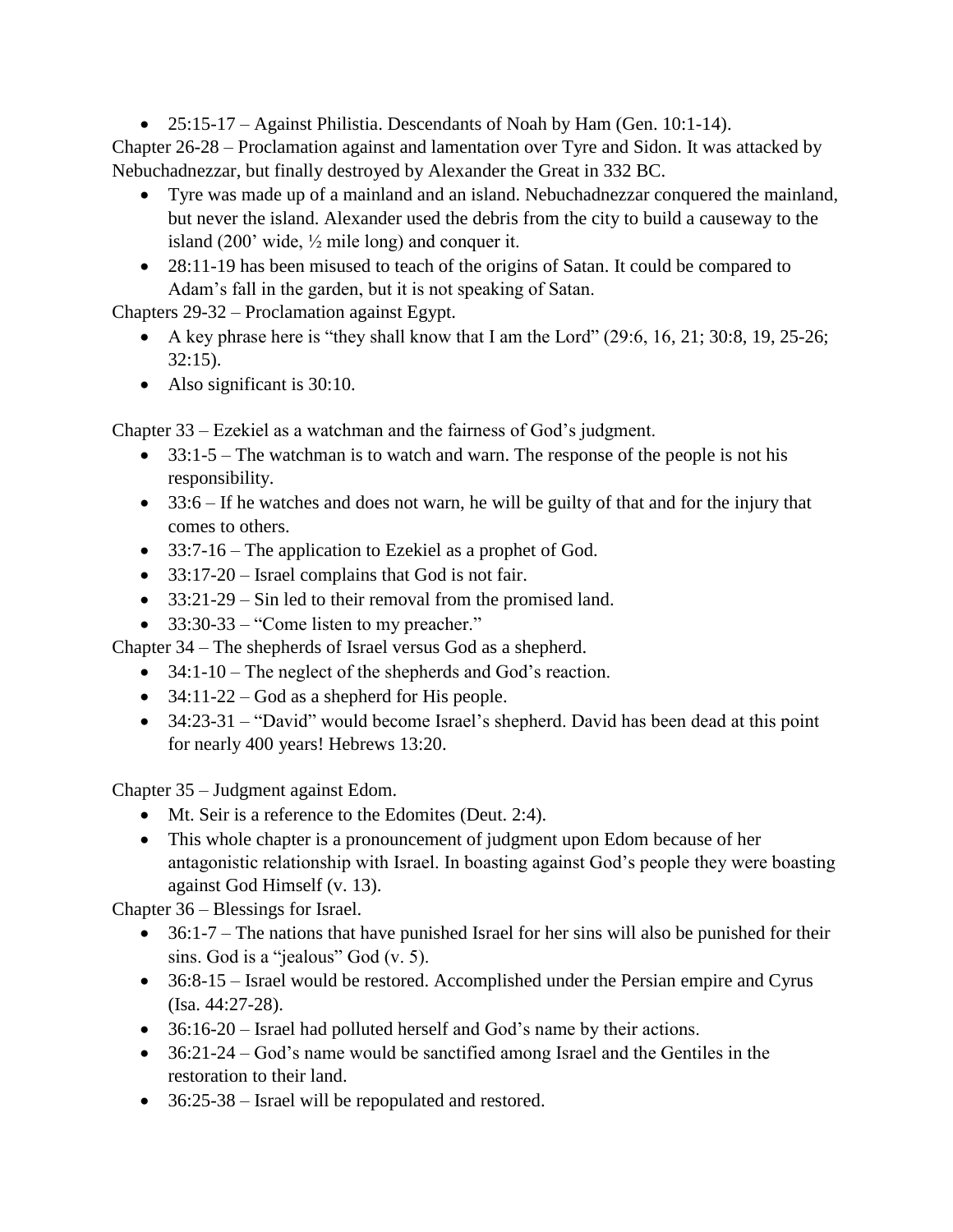Chapter 37 – The valley of dry bones.

- 37:1-3 The spiritual condition of Israel.
- 37:4-10 The conditional resurrection of the nation of Israel. To "hear" God's word is more than listening to the speaker.
- $\bullet$  37:11-14 The promise of restoration to their land. There is nothing in this text that has not been fulfilled – read Ezra and Nehemiah.
- 37:15-23 Israel and Judah would be reunited. Israel had been defeated and taken captive by Assyria in 722 BC. Judah was in captivity at the time of this writing (606-536 BC). The 10 northern tribes were not "lost" as some claim (Jer. 3:8; Hos. 1:11).
- $\bullet$  37:24-28 A spiritual prophecy of the future. Again, David is mentioned (v. 24-25) as ruling over them and he had been dead for hundreds of years. This is prophetic of Christ (Rom. 1:2-4). A new covenant would be made and it would be everlasting (v. 26). Also, God's tabernacle would be with them and that is a prophecy of the church (Eph. 2:19-22).

Chapters 38:1-39:16 – Judgment against Gog.

- Gog (leader of Magog) mentioned 9 times in these two chapters and once in Revelation 20:8. Magog mentioned 5 times in Scripture (Gen. 10:2; 1 Chr. 1:5; Eze. 38:2; 39:8; Rev. 20:8. Magog was located near the head waters of the Tigris river in Mesopotamia.
- 38:17 is a key to understanding this prophecy. As noted above, no other prophet mentions Gog or Magog. Magog is listed in the table of nations as a descendant of Noah through Japheth (Gen. 10:2).
- This is important because premillennialists use Revelation 20:8 to talk about the battle of Armageddon and they have tried to identify Gog and Magog as Russia and China.
- Throughout these chapters God said He was against Gog and that when He brings judgment "they shall know that I am the Lord."
- $\bullet$  Both prophecies start with "I am against you" (38:3; 39:1).

39:17-29 – Israel would be restored and a feast would be provided.

Chapters 40-43 – A new temple to be built. This prophecy came in about 570 BC. Jerusalem was captured and destroyed in 586 BC.

This section of Ezekiel (40-48) is highly symbolic, much like Revelation, and many have taught things that are false. Difficult passages of the Bible must be understood in light of simple passages on the same subject. As with Revelation, don't get lost in the symbolic nature of this section.

- $\bullet$  40:2 sets the context for the rest of the book.
- $\bullet$  40:4-5 A description of the measuring rod that would be used. It was "six cubits and a handbreadth each." About 10-12 feet long. The dimensions of the temple (1) do not match Solomon's, (2) the second temple was not yet constructed and was smaller than the first, and (3) do not match Herod's temple. There must be something different that is being described.
- Chapters 40-48 contain the description and dimensions of a magnificent temple!